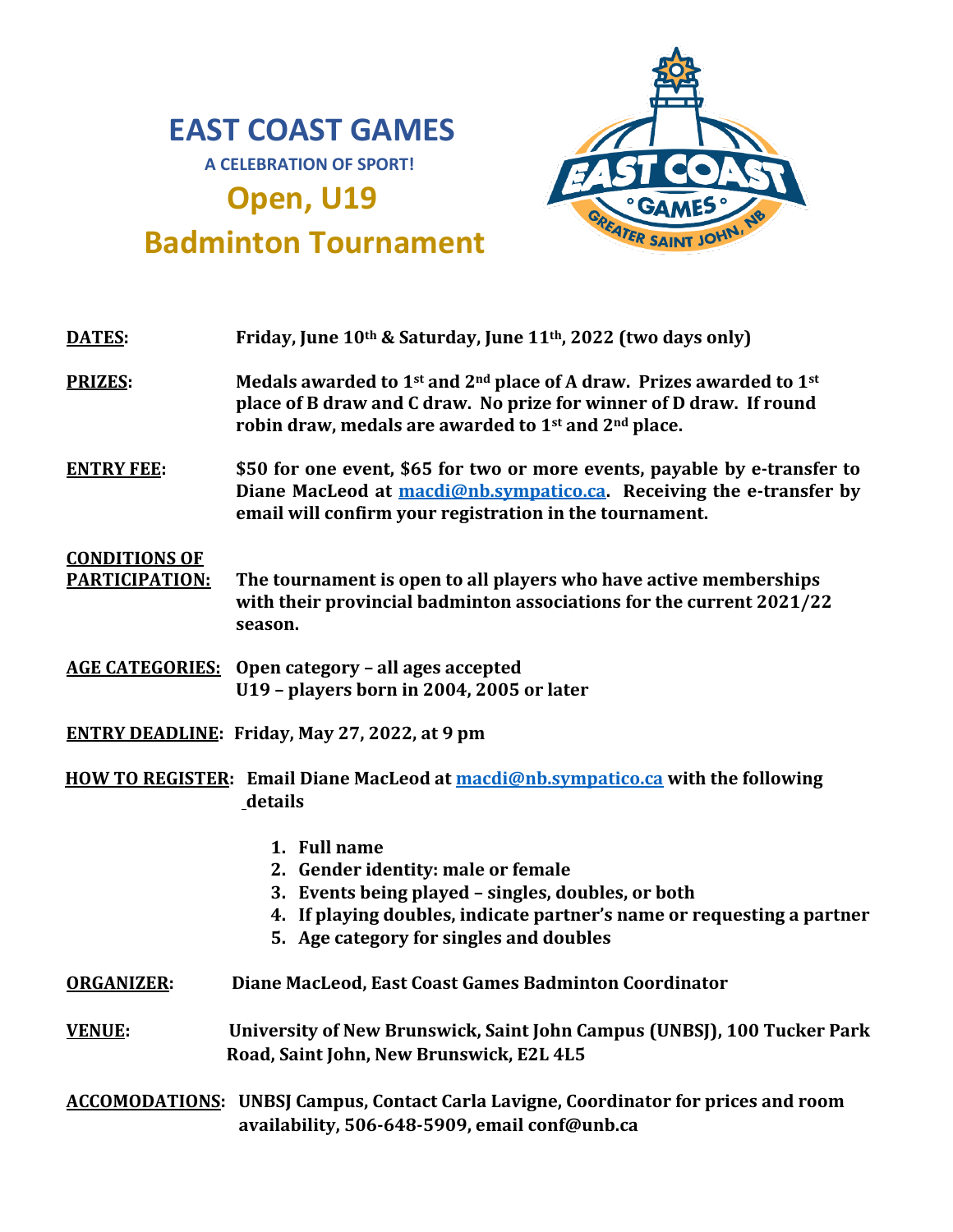| A, B, C, D draws. If not enough for this type of draw, then round robin<br>will be played. We will do our best to guarantee three matches in each<br>event. Matches will be best of three, games to 21. |
|---------------------------------------------------------------------------------------------------------------------------------------------------------------------------------------------------------|
| Li Ning G600 feather shuttles provided                                                                                                                                                                  |
| The use of safety eyewear is recommended.                                                                                                                                                               |
| Friday, June $10th$ -5:30 pm doors open for warmup<br>6 pm mixed doubles                                                                                                                                |
| Saturday, June $11th$ -8:30 am doors open for warmup<br>9:00 am singles<br>2:00pm doubles<br><b>FINALS WILL BE PLAYED FOLLOWING COMPLETION OF EACH EVENT</b>                                            |
|                                                                                                                                                                                                         |

**Note: Depending on the number of participants, the tournament may finish on Saturday. This will be determined after all registrations have been received.** 

**OFFICIAL: Lori Gillies**

**SPECTATORS**: **Spectators/parents will be permitted inside the school gym.**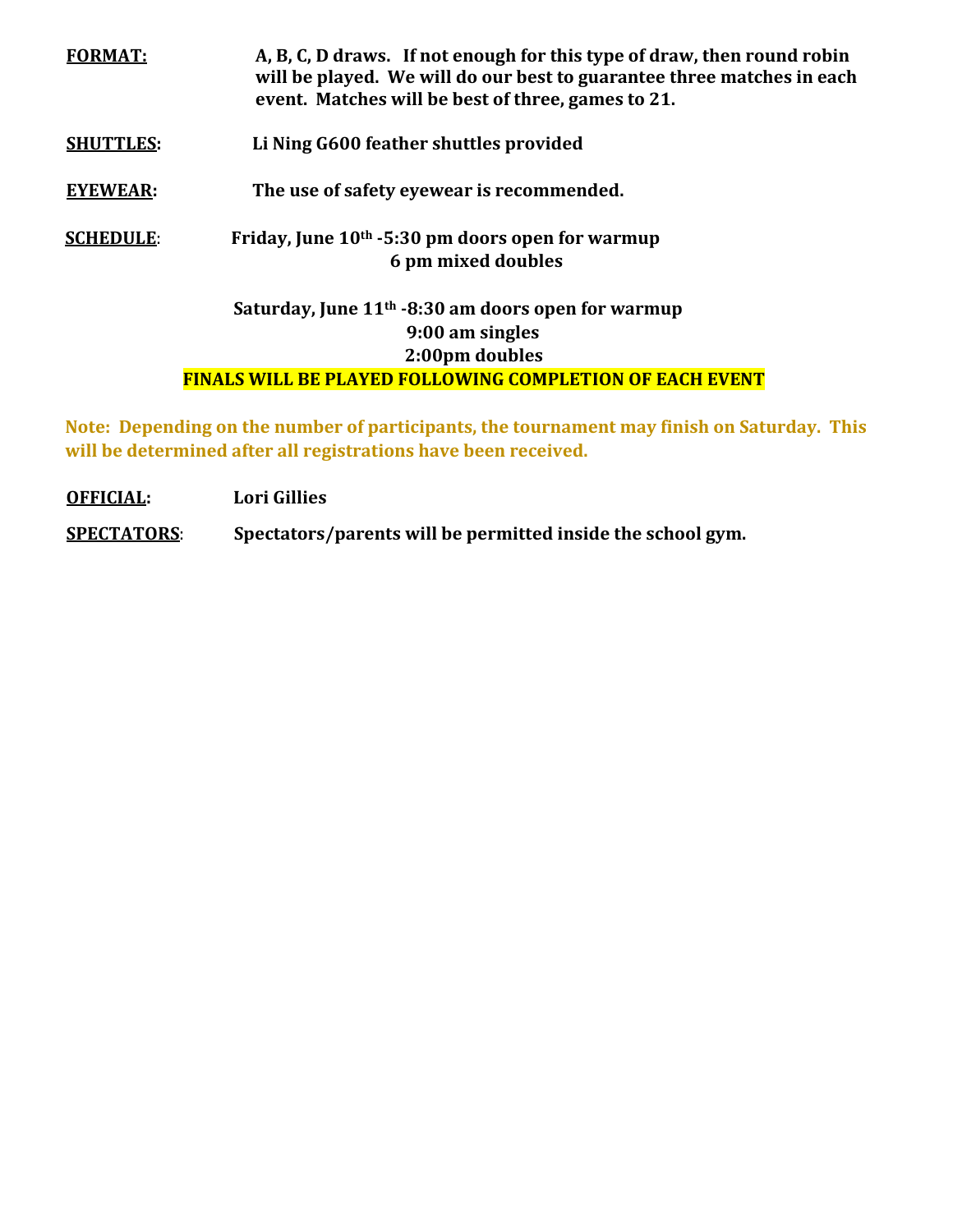## **EAST COAST GAMES UNE CÉLÉBRATION SPORTIVE!**

**Open, U19**

**Tournoi de badminton**



| <b>DATES:</b>                                 | Vendredi 10 juin et Samedi 11 juin                                                                                                                                                                                                                                                |
|-----------------------------------------------|-----------------------------------------------------------------------------------------------------------------------------------------------------------------------------------------------------------------------------------------------------------------------------------|
| <b>PRIX:</b>                                  | Médailles pour les 1ères et 2e position du draw A. Prix pour les 1ères et 2e<br>positions du draw B et C. Aucun prix pour les gagnants du draw D. En cas<br>de round robin, médailles pour la 1ère et 2e position.                                                                |
| <b>FRAIS</b><br>D'INSCRIPTION:                | 50\$ pour un évènement, 65\$ pour 2 ou 3 évènements, Payable par etransfer<br>a Diane MacLeod at macdi@nb.sympatico.ca. La reception de l'etransfer par<br>email confirmera votre inscription au tournoi.                                                                         |
| <b>CONDITIONS DE</b><br><b>PARTICIPATION:</b> | Le tournoi est ouvert à tous participants membres de leur association<br>provinciale                                                                                                                                                                                              |
| <b>CATÉGORIES</b><br>D'AGE:                   | Catégorie Open - tout âge accepté<br>U19 - 2004, 2005 ou après                                                                                                                                                                                                                    |
| <b>DATE LIMITE</b><br>D'INSCRIPTION:          | Vendredi, 27 mai à 21h                                                                                                                                                                                                                                                            |
| <b>POUR S'INSCRIRE:</b>                       | Envoyé un courriel à Diane MacLeod at macdi@nb.sympatico.ca avec<br>l'information suivante:                                                                                                                                                                                       |
|                                               | 1. Nom complet<br>2. Identification : féminin ou masculin<br>3. Évènement joué – simple, double ou les deux<br>4. Si vous jouez en double, veuillez identifier le nom complet de votre<br>partenaire ou si vous chercher un partenaire<br>5. Catégorie d'âge, simple et/ou double |
| <b>ORGANISATEUR:</b>                          | Diane MacLeod, East Coast Games Badminton Coordinator                                                                                                                                                                                                                             |
| <b>VENUE:</b>                                 | University of New Brunswick, Saint John Campus (UNBSJ), 100 Tucker Park<br>Road, Saint John, New Brunswick, E2L 4L5                                                                                                                                                               |

**HÉBERGEMENT: UNBSJ Campus, personne contacte Carla Lavigne (prix et disponibilité) 506-648-5909, courriel : conf@unb.ca**